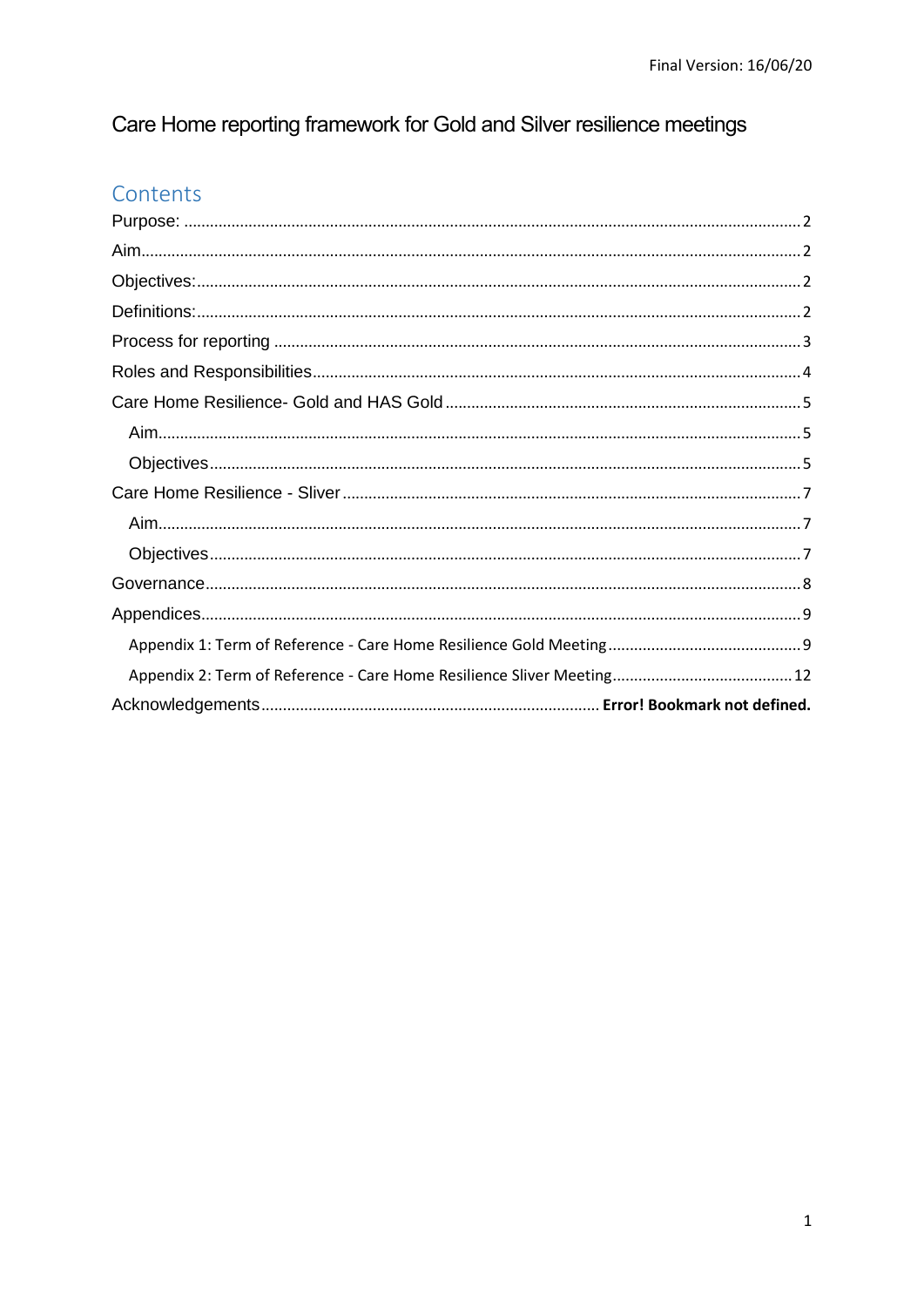# <span id="page-1-0"></span>Purpose:

This paper is intended to provide information to support the Care Home Gold and Care Home Sliver command group. It provides criteria for reporting data that will and to help in making decisions for the control of incidents and outbreaks and provide assurance that actions are leading to effective outcomes in care homes across North Yorkshire.

### <span id="page-1-1"></span>Aim

The overarching aim for both command groups is to prevent, reduce or delay the transmission and/or outbreaks of Covid-19 in our care homes and reduce both the pace of the increase in the number of homes experiencing an outbreak and reduce the absolute number. This will be done in conjunction with the latest COVID- 19 information and Guidance for care homes.

# <span id="page-1-2"></span>Objectives:

- To identify Care Homes exhibiting risks associated with poor infection control
- To identify early detection, investigation and management of potential outbreaks.
- To enable the quality and assurance team to determine the issues with infection prevention and control.
- To create a culture and system that minimises susceptibility to COVID-19 and crosstransmission through Silver and Gold Command groups.

|                       | Individual with a temperature of 37.80C or above, or a new continuous       |
|-----------------------|-----------------------------------------------------------------------------|
| Possible case         | cough, or influenza-like illness, or worsening shortness of breath, or with |
| (resident)            | non-respiratory tract symptoms, such as new onset/worsening confusion       |
|                       | or diarrhoea                                                                |
| Possible case (staff) | Individual with a temperature of 37.80C or above, or a new continuous       |
|                       | cough (as per general public guidance)                                      |
| <b>Confirmed case</b> | Individual with a positive COVID-19 swab result                             |
|                       |                                                                             |
| <b>Outbreak</b>       | Two or more cases (residents or staff) within 14 days who meet the case     |
|                       | definition for possible or confirmed case (above)                           |
| End of outbreak       | No new cases once 28 days have passed since the onset of symptoms in        |
|                       | the most recent case                                                        |
|                       |                                                                             |

# <span id="page-1-3"></span>Definitions: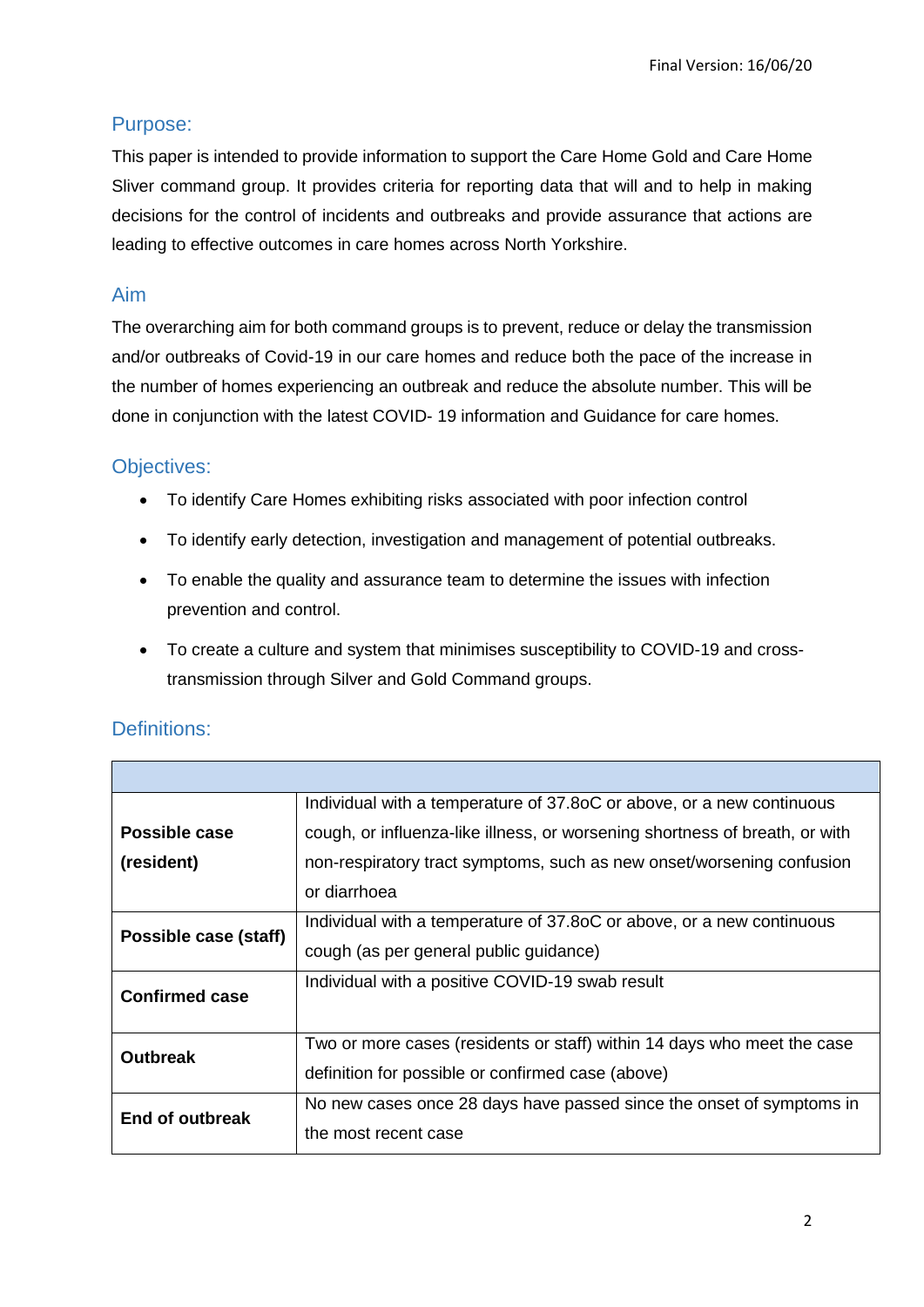# <span id="page-2-0"></span>Process for reporting

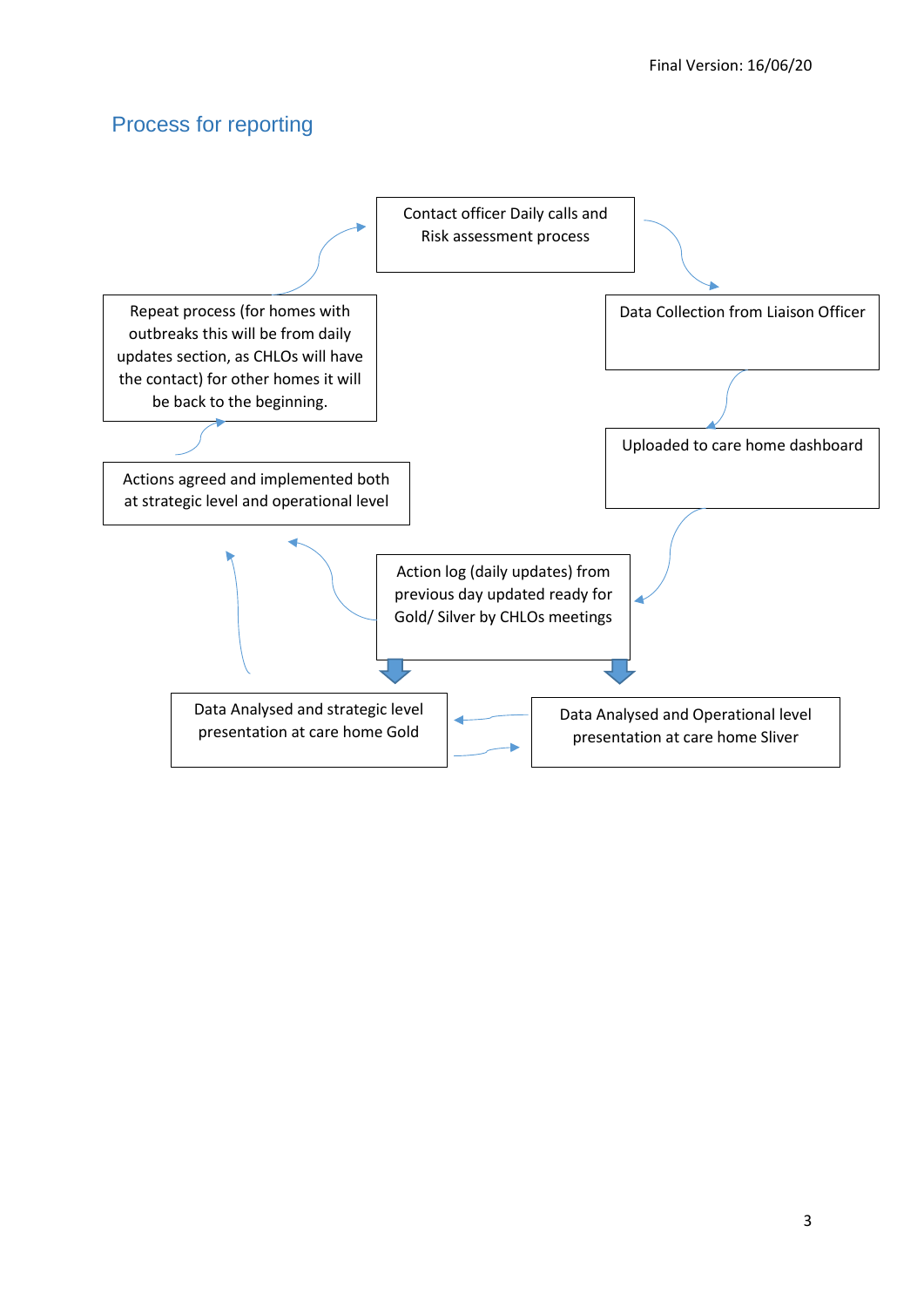# <span id="page-3-0"></span>Roles and Responsibilities

| <b>Outbound Care Home Calls (U+ Team)</b>                                                                                                                                                                                                                                                                                                                                                                                                                                                                                                                                                    |  |
|----------------------------------------------------------------------------------------------------------------------------------------------------------------------------------------------------------------------------------------------------------------------------------------------------------------------------------------------------------------------------------------------------------------------------------------------------------------------------------------------------------------------------------------------------------------------------------------------|--|
| Undertaking daily telephone calls to Care Home and recording responses to the<br>approved questionnaire<br>Providing 7 day per week outbound call services<br>Undertaking targeted data quality reviews where exceptions are identified in daily<br>CH responses<br>Undertaking weekly data cleans by running full questionnaires for each Care Home<br>once per week                                                                                                                                                                                                                        |  |
| <b>Strategy and performance team</b>                                                                                                                                                                                                                                                                                                                                                                                                                                                                                                                                                         |  |
| To use data products and dashboards to produce daily information on the<br>$\bullet$<br>outbound call metrics derived from the daily calls.                                                                                                                                                                                                                                                                                                                                                                                                                                                  |  |
| <b>Quality and Market Improvement team</b>                                                                                                                                                                                                                                                                                                                                                                                                                                                                                                                                                   |  |
| To take a risk based approach to triage of Care homes referred to Silver and Gold<br>$\bullet$<br>meetings<br>To provide daily tracking information of Care Homes receiving support and<br>identifying additional support requirements, including those no longer having<br>infections and those exhibiting risk associated with poor infection control<br>To take timely and appropriate action to support Care Homes as soon as<br>$\bullet$<br>reasonably practical after risks are identified by the Contact Officers<br>To provide information to inform HASLT, CASLT, Resilience Group |  |
| <b>Technology &amp; Change</b>                                                                                                                                                                                                                                                                                                                                                                                                                                                                                                                                                               |  |
| Building systems to capture data required to meet the needs of Care Home<br>$\bullet$<br>resilience<br>Produce data products and dashboards that minimise manual data processing and<br>$\bullet$<br>support the timely delivery of data analysis for Silver & Gold groups                                                                                                                                                                                                                                                                                                                   |  |
| <b>Public Health Team</b>                                                                                                                                                                                                                                                                                                                                                                                                                                                                                                                                                                    |  |
| Provide specialist advice on requirements for outbreak management                                                                                                                                                                                                                                                                                                                                                                                                                                                                                                                            |  |
|                                                                                                                                                                                                                                                                                                                                                                                                                                                                                                                                                                                              |  |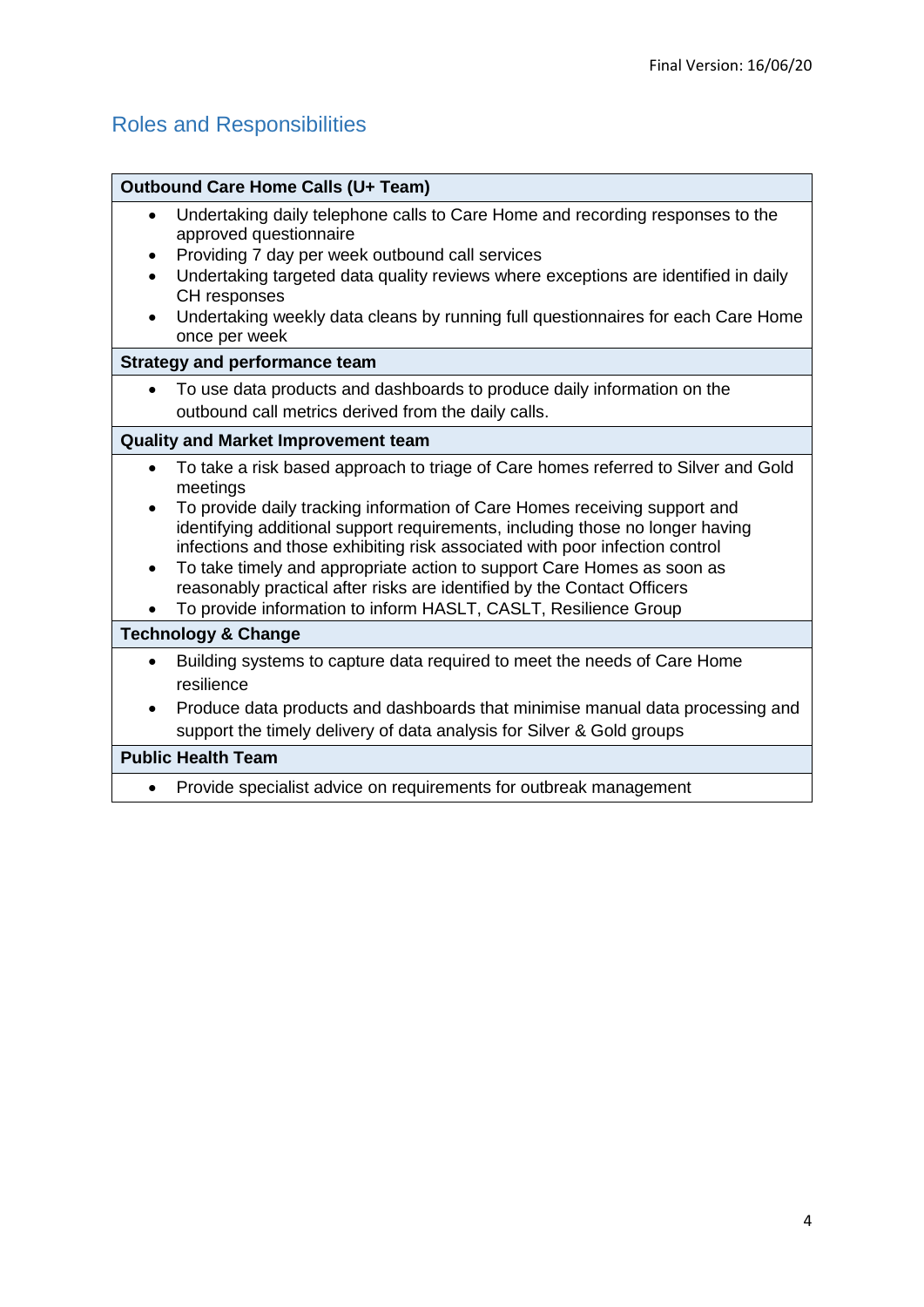# <span id="page-4-0"></span>Care Home Resilience- Gold and HAS Gold

### <span id="page-4-1"></span>Aim

To provide strategic level data intelligence that will prevent, reduce or delay the transmission and/or outbreaks of Covid-19 in our care homes and reduce both the pace of the increase in the number of homes experiencing an outbreak and reduce the absolute number.

## <span id="page-4-2"></span>**Objectives**

- **1. To Outline the status outbreaks breakdown by:-**
	- *New outbreak* care home has reported new cases needs input
		- o One or more positive Covid-19 residents or staff
		- o One or more residents or staff reporting Covid-19 symptoms
		- o One or more residents acutely unwell (Covid-19 may not present with typical symptoms in older people)
	- **Historical** had COVID but closed
		- o Previously reported to PHE, LA or CQC
		- o Increase deaths above expected or rapid increase in number of deaths
	- **Ongoing** current managed and controlled
	- **No outbreaks**  (not quite the same as COVID-free, which could mean no outbreak or historical outbreak)
	- **COVID Free** –
	- Outbreaks at CCG level
	- > Total Number of outbreaks reported to PHE
	- $\triangleright$  Percentage by CCG area
- 2. **To outline case counts by: -** N.B. The data maybe not include all care homes if the daily survey is not complete therefore coverage may not be 100%.
	- $\triangleright$  Number of new cases since yesterday
	- $\triangleright$  Cumulative deaths in care homes and
	- $\triangleright$  Number of cases (suspected and positive)
	- $\triangleright$  Trends and rates
- 3. **Number of test done at NY & CCG –**N.B. include number of homes who have completed whole home testing too
	- $\triangleright$  Positive
	- $\triangleright$  Negative
	- $\triangleright$  Awaiting results
	- $\triangleright$  Timelines of testing (request to results) N.B. nothing capture at present on this request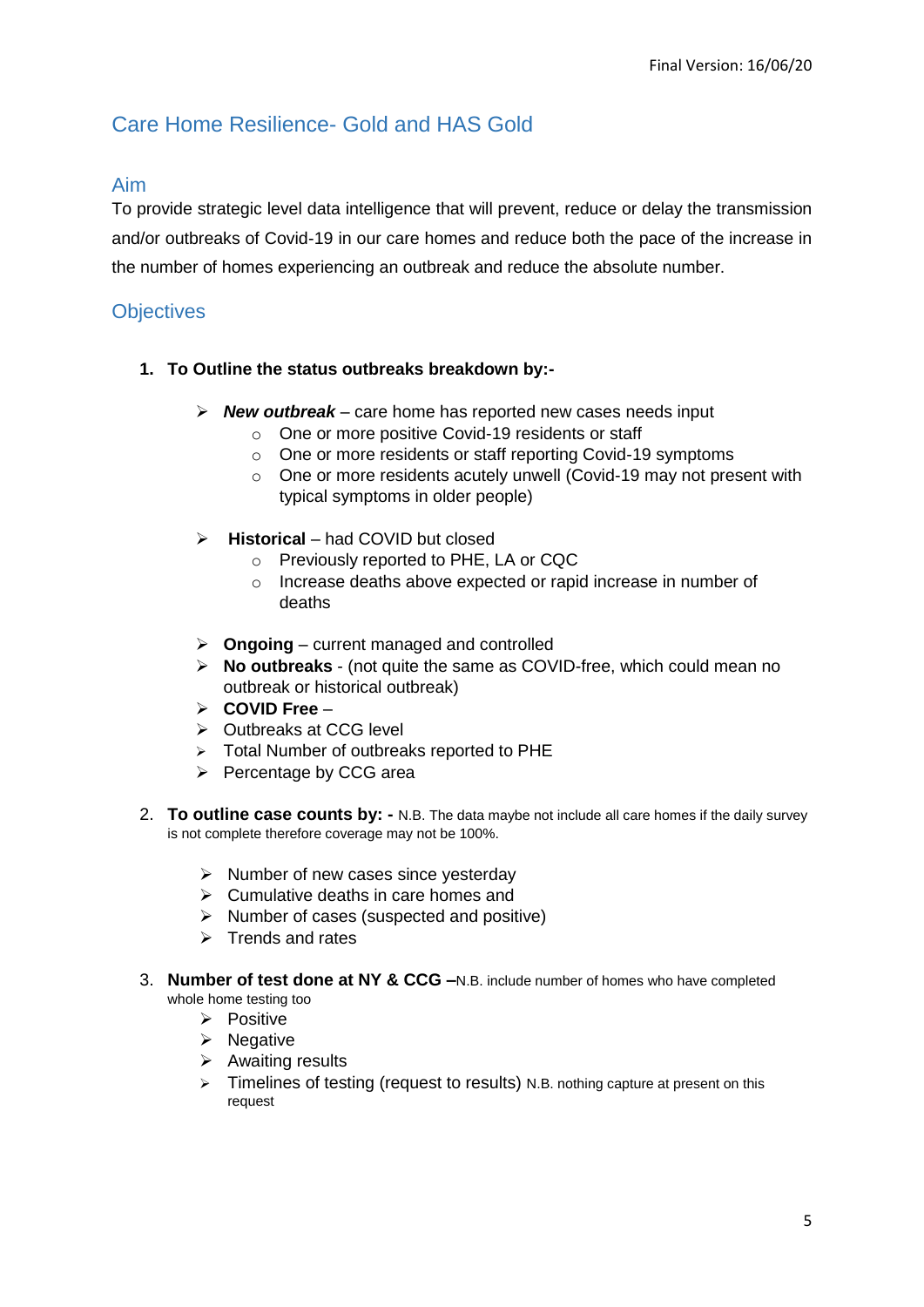4. **Stratify care homes in priority order** - based on an assessment of level of infection and level of concern raised during the call.

#### **Level of infection** is categorised as follows:

No. of symptomatic cases  $\rightarrow$  single issue  $\rightarrow$  outbreak - few confirmed cases  $\rightarrow$ outbreak - widespread transmission

#### **Level of concern** is influenced by:

- Soft intelligence, known frequent outbreaks, poor infrastructure, staff sickness, CQC data etc.
- Data e.g. response to questions, local clusters of outbreaks.

### **5. Action log update**

- $\triangleright$  Progress
- **▶ Outstanding Issues**

### **6. Recommendations**

- $\triangleright$  Communications to Care homes
- $\triangleright$  Actions for the day ahead with a priority order

### **7. Assurance**

- $\triangleright$  That the risk assessment, triage and risk stratification process is effective
- $\triangleright$  That the actions being taken to support Care Homes are effective and timely
- $\triangleright$  That multi agency approached to supporting Care homes are effective and timely

N.B. There will be a slide deck to support the Gold meeting (insert slide deck template)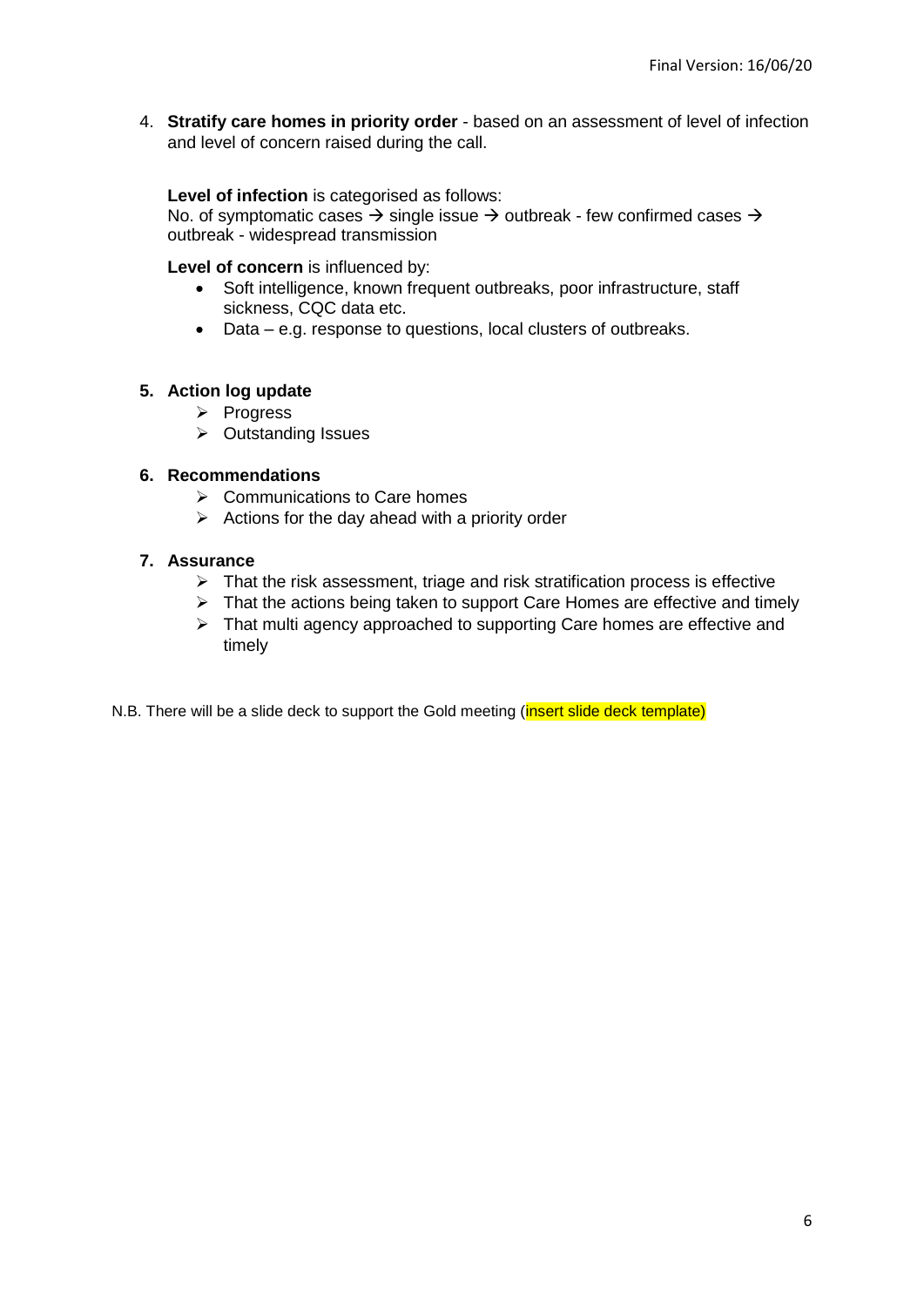# <span id="page-6-0"></span>Care Home Resilience - Sliver

### <span id="page-6-1"></span>Aim

To provide operational level data intelligence at individual level that will prevent, reduce or delay the transmission and/or outbreaks of Covid-19 in our care homes and reduce both the pace of the increase in the number of homes experiencing an outbreak and reduce the absolute number

### <span id="page-6-2"></span>**Objectives**

- 1. **Outline the current case count of Covid-19 in care homes at** 
	- $\triangleright$  County and district level
	- $\triangleright$  Individual level
- 2. **Highlight the care homes that have had an outbreak** (Two or more cases (residents or staff) within 14 days who meet the case definition for possible or confirmed case (above)
- 3. **Highlight the existing controls that are in place** N.B. this will include all that are in the handbook
	- $\triangleright$  Cleaning
	- $\triangleright$  Isolating

#### 4. **Highlight other concerns**

- $\triangleright$  Staffing
- $\triangleright$  Wellbeing

#### 5. **Highlight the epidemiological variables**

- $\triangleright$  People
- $\triangleright$  Place
- $\triangleright$  Time
- $\triangleright$  Contact tracing (N.B. discussions are underway on this subject, no data currently available)
- 6. **Prioritise actions for the next 24 hours**
- 7. **Inform prevention strategies for Care Home Gold.**
	- $\triangleright$  Communications
	- $\triangleright$  Items to escalate to Gold
- 8. **Apply the learning and implement required outbreak prevention and control measures.**

**N.B.** There will be a slide deck to support sliver meetings *(insert slide deck template)*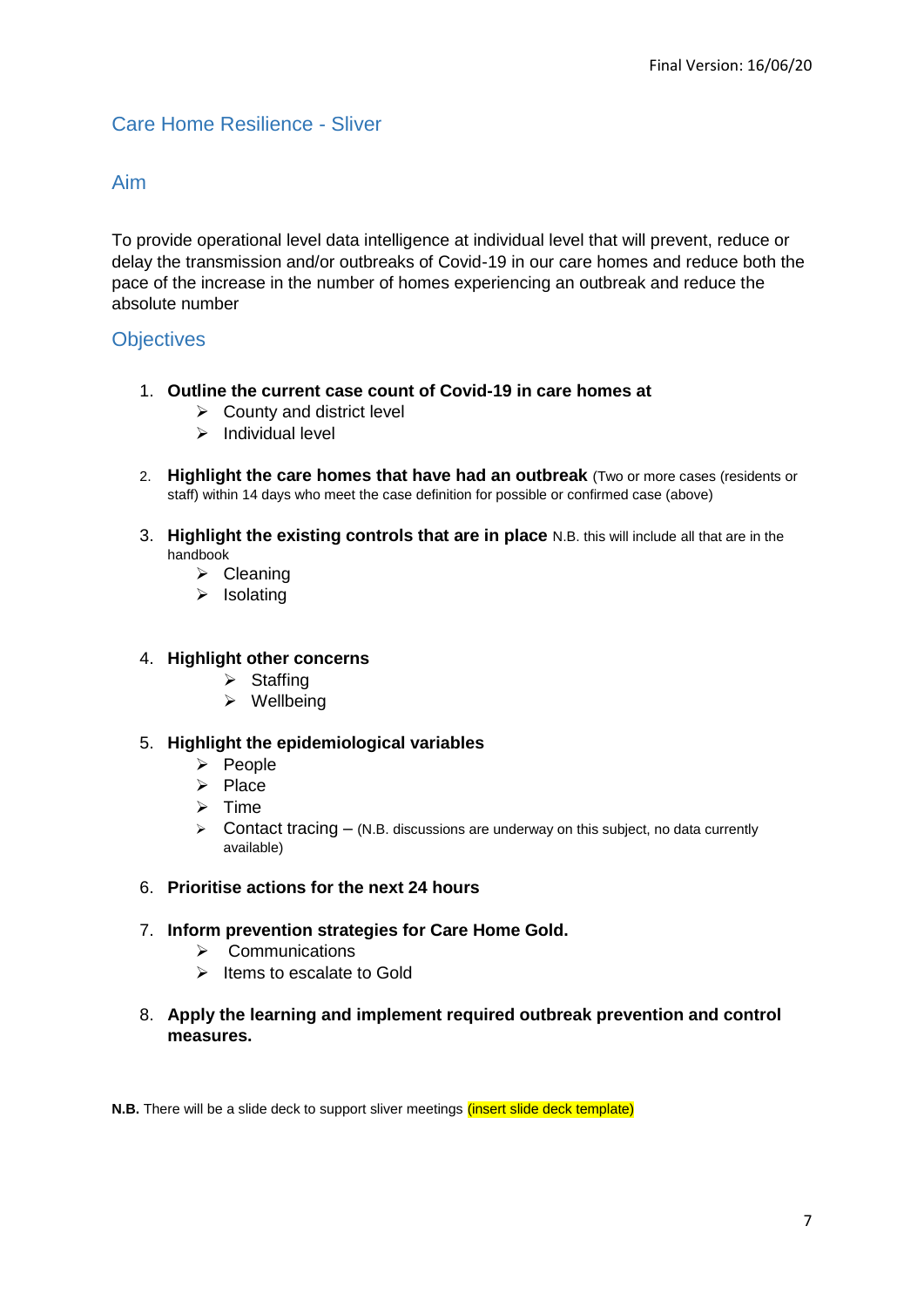# <span id="page-7-0"></span>**Governance**

It is important that we work collaboratively as a system to ensure the necessary support is in place for care homes with minimal duplication. Where there are circumstances that it is in the best interests of our North Yorkshire population to share data and information, this will be done via the tiered command structure with the necessary data sharing agreements in place.

It is important that we have a regular flow of up to date and validated information feeding through the tiered command structure to ensure the necessary conclusions and decisions can be reached.

The presentations will also be fed through organisational governance structures for internal reporting.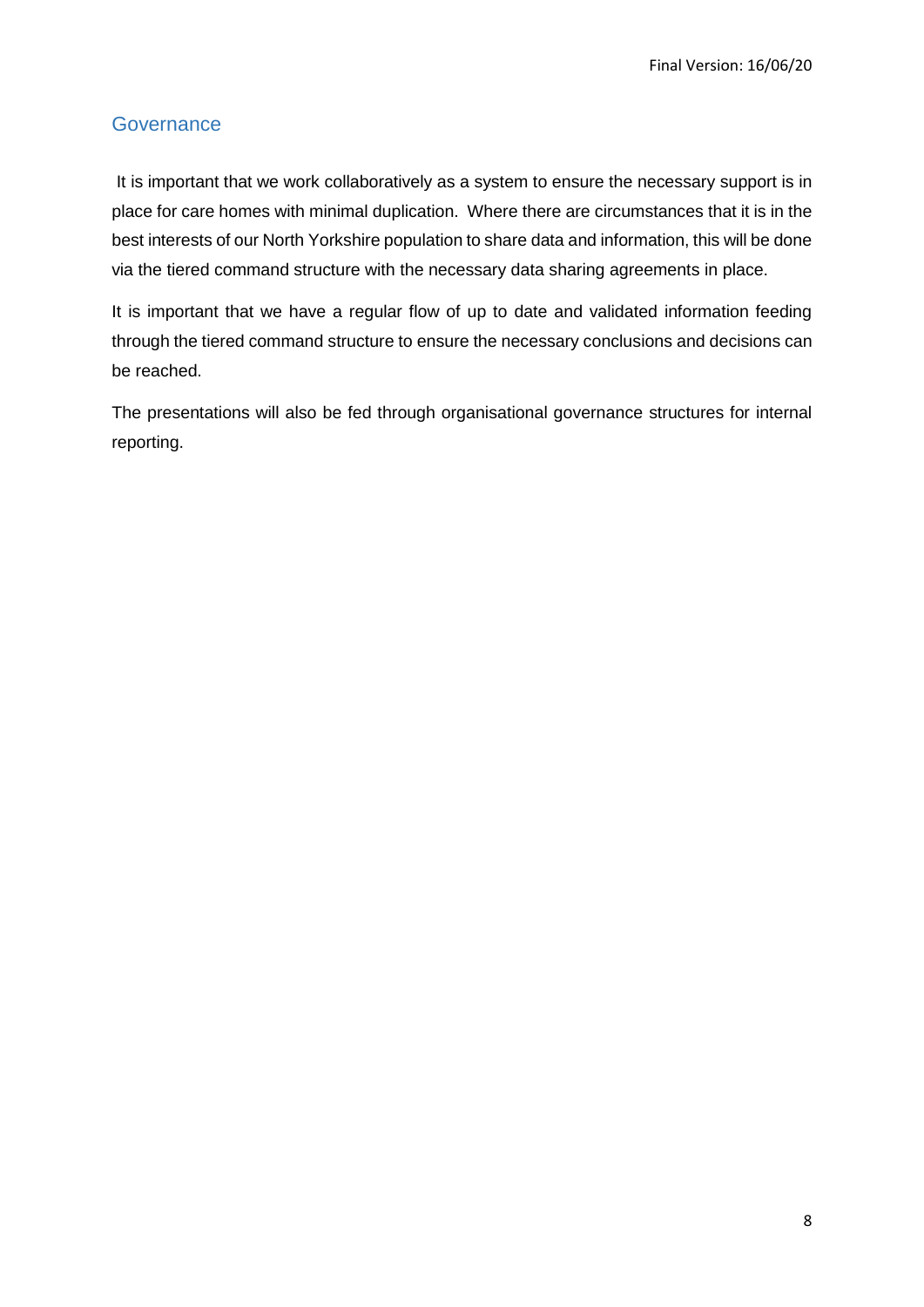# <span id="page-8-0"></span>Appendices

<span id="page-8-1"></span>Appendix 1: Term of Reference - Care Home Resilience Gold Meeting

### **Aims**

Prevent, reduce or delay the transmission and/or outbreaks of Covid-19 in our care homes and reduce both the pace of the increase in the number of homes experiencing an outbreak and reduce the absolute number. This should lead to a considerable impact on reducing mortality. Strategic support to Care Homes to support and enhance quality of care. To ensure that people get any end of life care or specialist support that is co-ordinated through the group.

## **Objectives**

Our objectives are to:

- Keep the people using services and the workforce safe and well
- Provide safe services to people who do not have Covid-19
- Keep Covid-free settings shielded so that they remain Covid-free
- Prevent, contain and manage outbreaks
- Prevent and reduce deaths, where possible
- Ensure a consistent response to suspected or confirmed outbreaks
- Support the sustainability of the care market

### **Meetings**

Care Home Resilience Gold meetings will take place at 8am seven days per week. Members will aim to attend all meetings. If they are unable to attend they will identify an alternative attendee from their agency.

Extra-ordinary or extended meetings may be called at the request of the meeting Chair.

The meetings will be chaired by – Adult Social Care Assistant Directors. Deputies are the Chief Nurses of CCGs.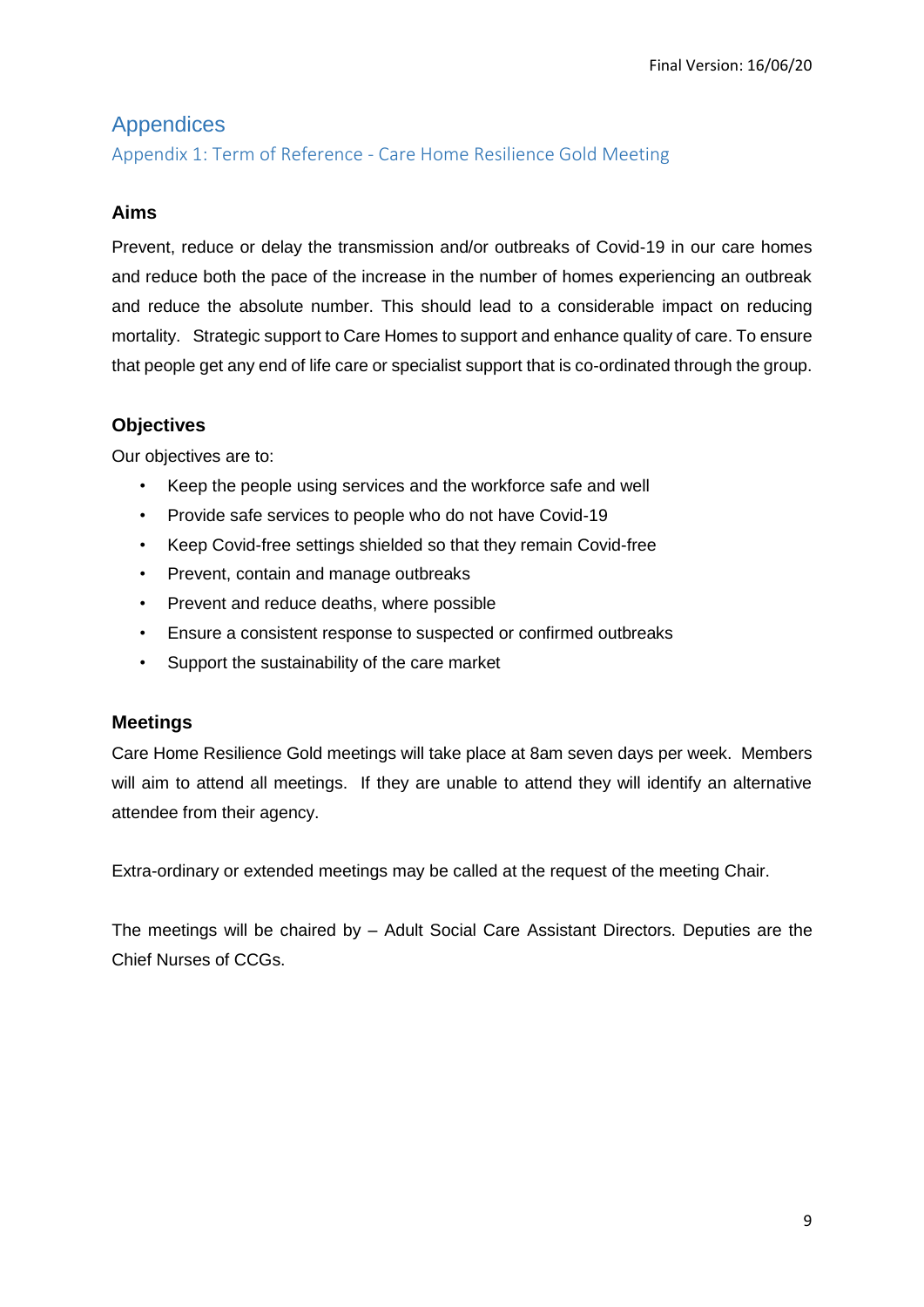## **Outbreak Case Definitions**

**Possible case (resident)** = individual with a temperature of 37.8oC or above, or a new continuous cough, or influenza-like illness, or worsening shortness of breath or with nonrespiratory tract symptoms, such as new onset/worsening confusion or diarrhoea

**Possible case (staff)** = individual with a temperature of 37.8oC or above, or a new continuous cough (as per general public guidance)

Confirmed case = individual with a positive COVID-19 swab result

**Outbreak** = two or more cases (residents or staff) within 14 days who meet the case definition for possible or confirmed case (above)

**End of outbreak** = No outbreaks once 14 days have passed since the onset of symptoms in the most recent case

### **Membership**

| NHS Vale of York CCG                     |  |
|------------------------------------------|--|
| North Yorkshire CCG                      |  |
| NYCC Health and Adult Services           |  |
| <b>NYCC Public Health</b>                |  |
| <b>Infection Prevention Control Team</b> |  |
| <b>Bradford CCG</b>                      |  |
| <b>Public Health England</b>             |  |
| <b>Infection Prevention Control Team</b> |  |
| <b>City of York Council</b>              |  |
| NHS Vale of York CCG                     |  |
| City of York Public Health               |  |
| <b>Care Quality Commission</b>           |  |
| <b>City of York Council</b>              |  |
| CYC/VOYCCG                               |  |
| <b>Independent Care Group</b>            |  |
|                                          |  |

### **Accountability and Decision Making Authority**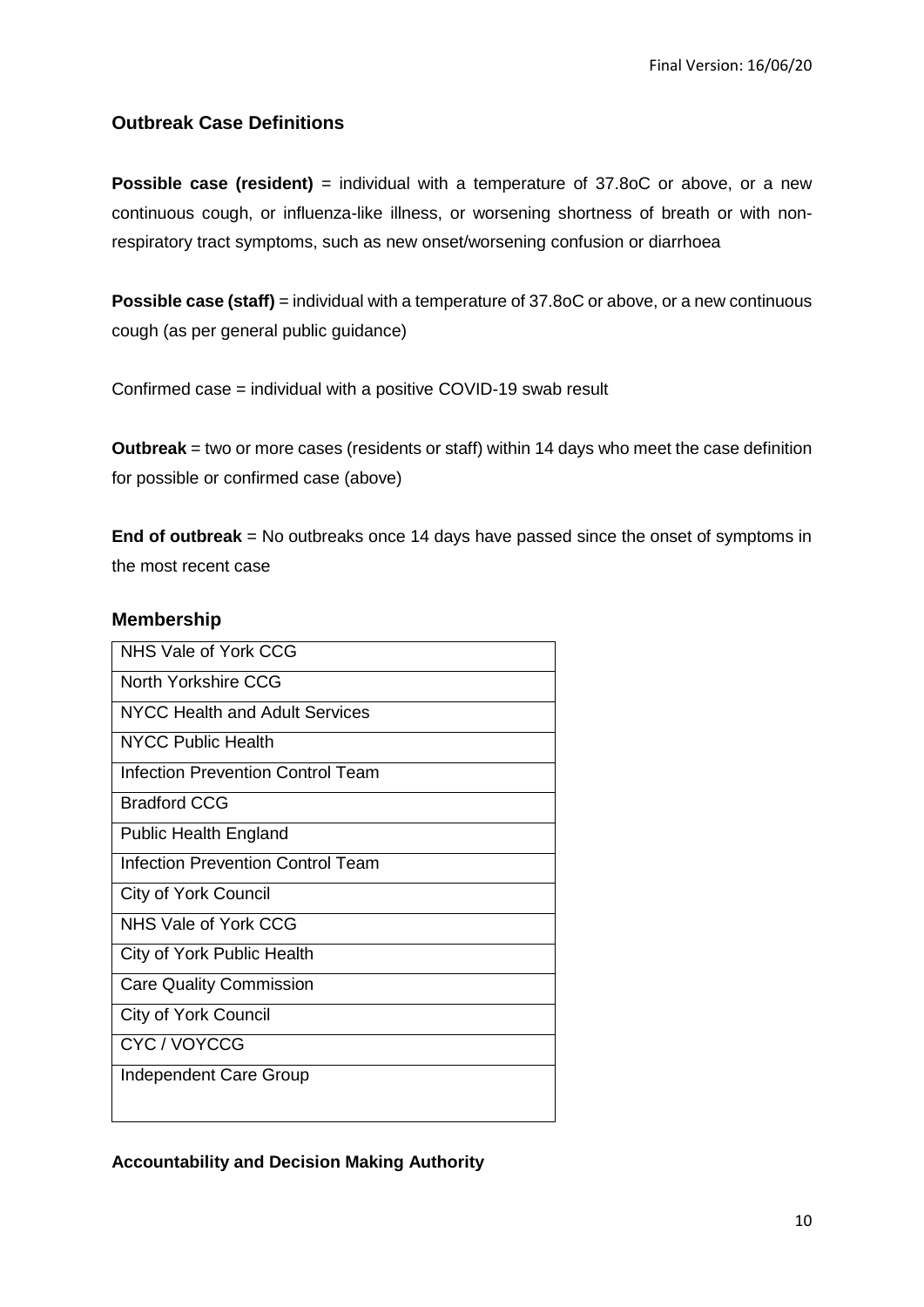- $\triangleright$  The group is accountable to the York and North Yorkshire System Leadership Community Health and Social Care Silver Command Group. Individual members of the group are responsible for ensuring two-way communication between the group and the agency/organisation they represent where applicable.
- $\triangleright$  This group will oversee the actions and coordination of this group.
- $\triangleright$  This group needs to oversee the timely and consistent distribution of the education and resource requirements to care homes. Direct additional support such as IPC advice/ education and access to PPE by shared prioritisation.
- $\triangleright$  This group will decide the priorities and distribution of swabbing for care homes.
- $\triangleright$  Staff well-being
- Oversight of the SITREP Group report. CCG self-assessment assurance framework to support Adult Social Care actions and data.

### **Reporting**

The Care Home Gold Resilience Group will report to the York and North Yorkshire SLE Community Health and Social Care Silver Command Group on a Wednesday. An action log will be reviewed and updated at each meeting.

### **Secretariat**

Support from NYCC Health and Adult Services Leadership Support Team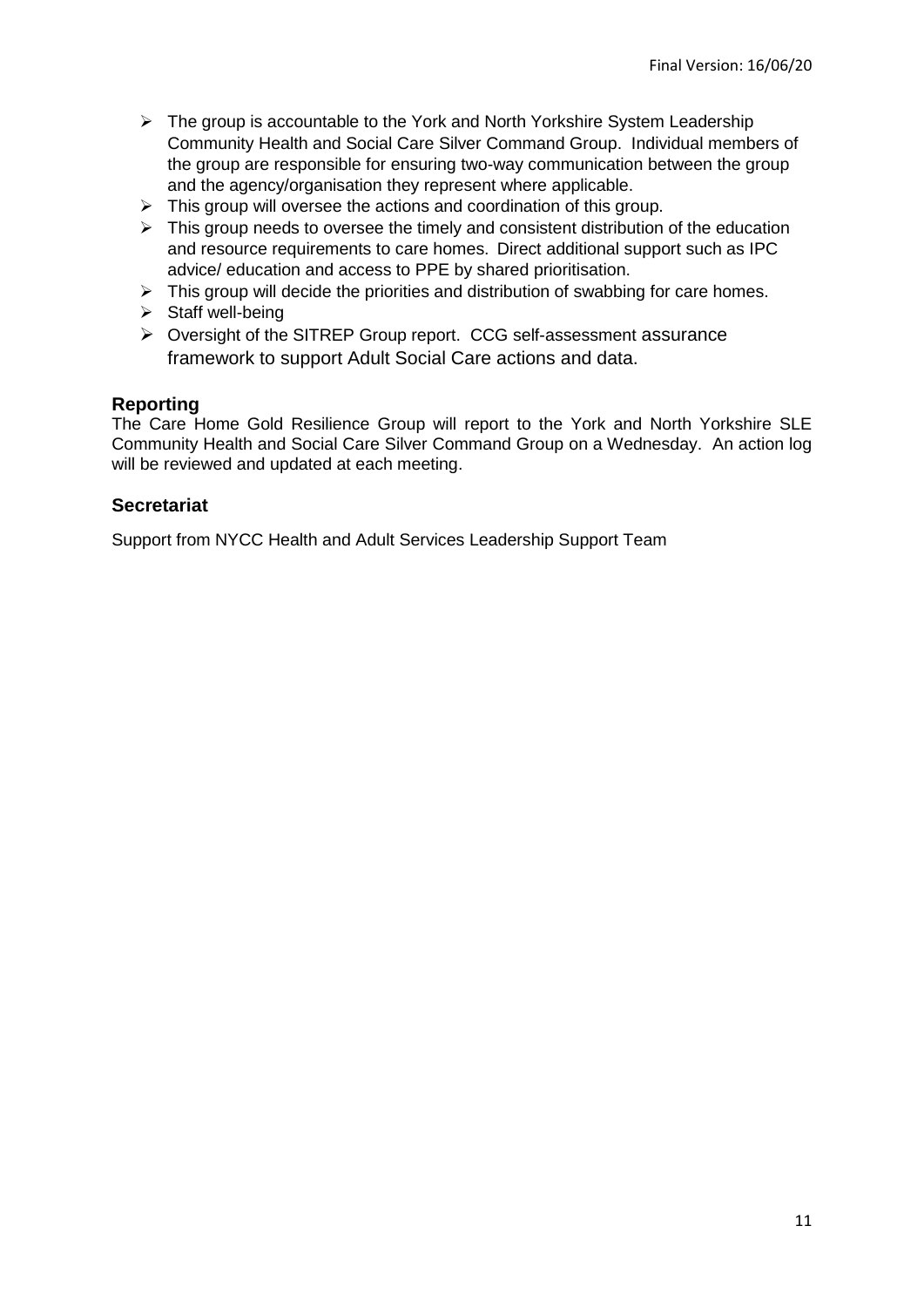### <span id="page-11-0"></span>Appendix 2: Term of Reference - Care Home Resilience Sliver Meeting

### **Aim**

To prevent, reduce or delay the transmission and/or outbreaks of Covid-19 in our care settings and reduce both the pace of the increase in the number of care settings experiencing an outbreak and reduce the absolute number. This should lead to a considerable impact on mortality.

### **Objectives**

- Provide regular assurance to the Care Setting Resilience Gold Meeting
- Act as a monitoring group for current provider activity and any identified risks
- To review data and intelligence from the care home liaison calls to gain a shared understanding of the current picture (acknowledging that the data will be valid at that moment in time)
- To identify settings where a deep dive/further narrative is needed
- To identify settings where further support is needed to escalate to the Care Setting Resilience Gold Meeting
- To act on any recommendations made by Care Setting Resilience Gold

### **Meetings**

Care Setting Resilience Silver meetings will take place at 4pm which will follow on from the resilience meeting. Members will aim to attend all meetings. If they are unable to attend they will identify an alternative attendee from their agency / team.

Extra-ordinary or extended meetings may be called at the request of the meeting Chair.

The meetings will be chaired by the Public Health Consultant/Director of Public Health on call

Weekend working: The PH consultant and ASC AD on rota routinely attend the weekend resilience calls. This meeting will be adapted to incorporate a revised weekend agenda for the care setting silver meeting that will ensure actions are followed up and weekend concerns escalated as necessary.

### **Data flow**

Review of new/ongoing settings – these settings will be identified on the day of the meeting using the CHLO spreadsheet, dashboard and any other intelligence from partners. The group will discuss at the meeting whether further discussion is needed at future meetings.

Detailed review of settings – the group will agree in advance which settings need in depth analysis or if further information is required.

Information will be brought to the group by the QIT team and relevant partners to build intelligence and to identify whether further action is needed.

The Public Health Team will carry out reviews with the care home liaison officer for identified settings to describe the narrative around the outbreak.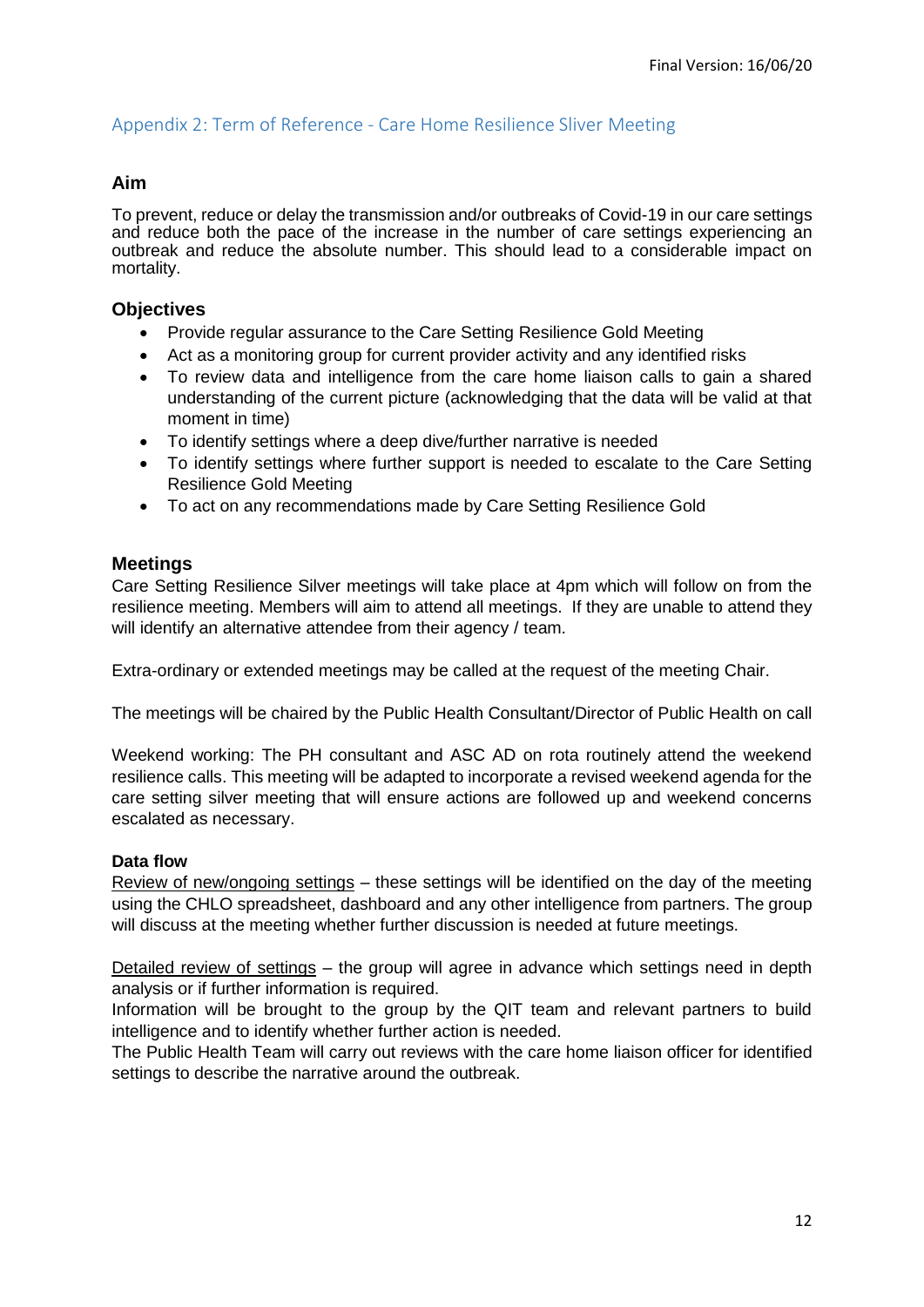### **Members of the group**

Public health consultant/Director of Public Health on call Health Improvement Manager/Officer (Carly/Cheryl/Ruth H/Nat) Joss Harbron/provider rep Quality and Improvement Team (Janine/Steven/Jonathan/Nicola) Strategy and Performance AD HAS CQC Infection, Prevention and Control team

Other invitees by exception.

### **Accountability and Decision Making Authority**

The group is accountable to the Care Home Resilience Gold Group. Individual members of the group are responsible for ensuring two-way communication between the group and the agency/organisation they represent where applicable.

### **Secretariat**

Support from NYCC Health and Adult Services Business Support Team.

# Suggested agenda:

- 9. **Welcome and apologies**
- 10. **Review of action log**
- 11. **Review of new settings (to highlight and agree whether any further discussion needs to take place)**
	- $\triangleright$  Care homes reporting new outbreaks (or single cases) taken from 8pm spreadsheet and PHE spreadsheet (Populated am)
	- $\triangleright$  Care homes with existing outbreaks reporting new cases taken from 8pm spreadsheet and dashboard (populated am)
	- $\triangleright$  Issues identified during the day through CHLO calls/dashboard/partner updates (brought to the meeting)

### 12. **Care homes for detailed review (agreed in advance at previous silver meetings)**

- Whole home narrative
- Single issues e.g. specific questions